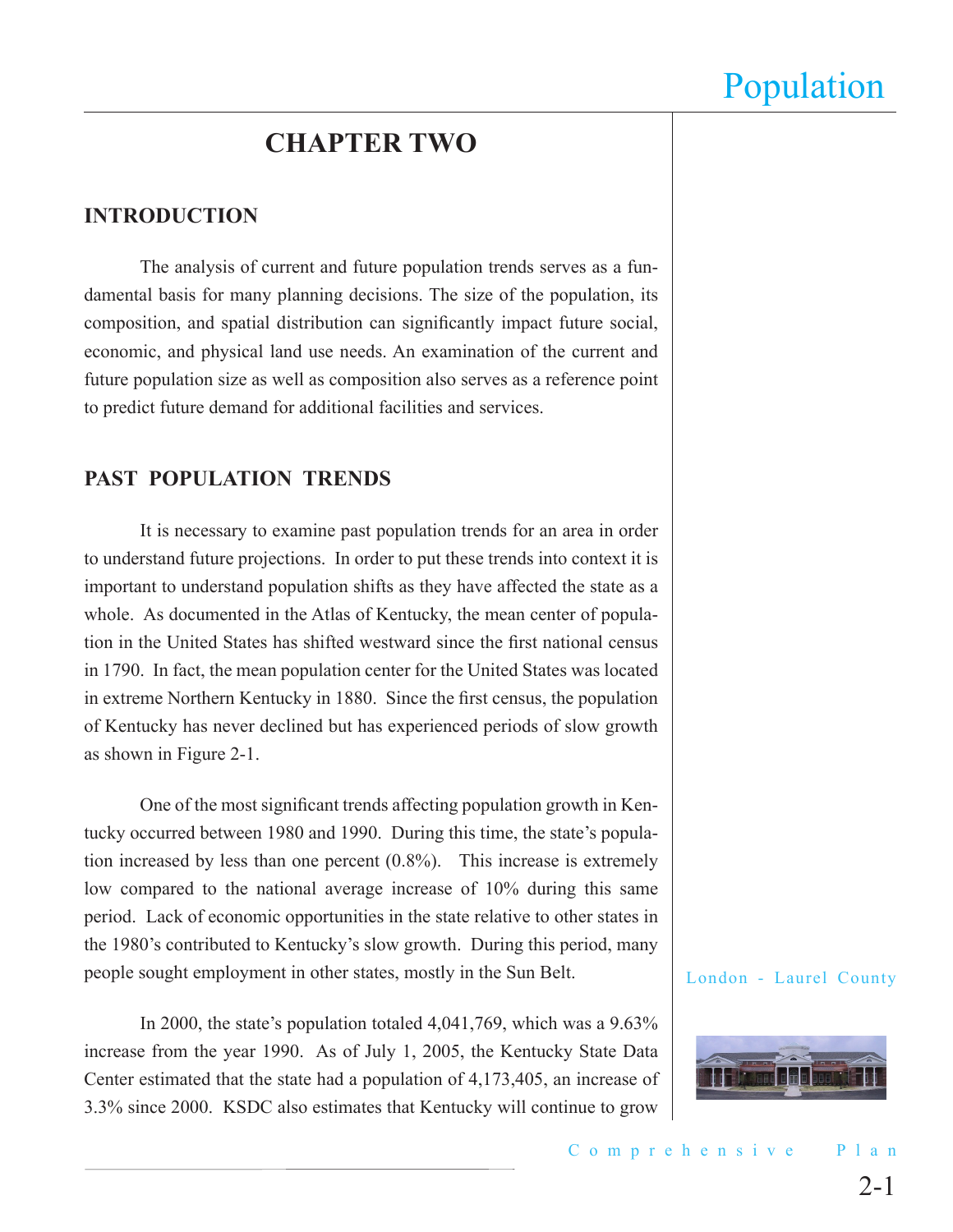

*Population Forecasts, released November 2004*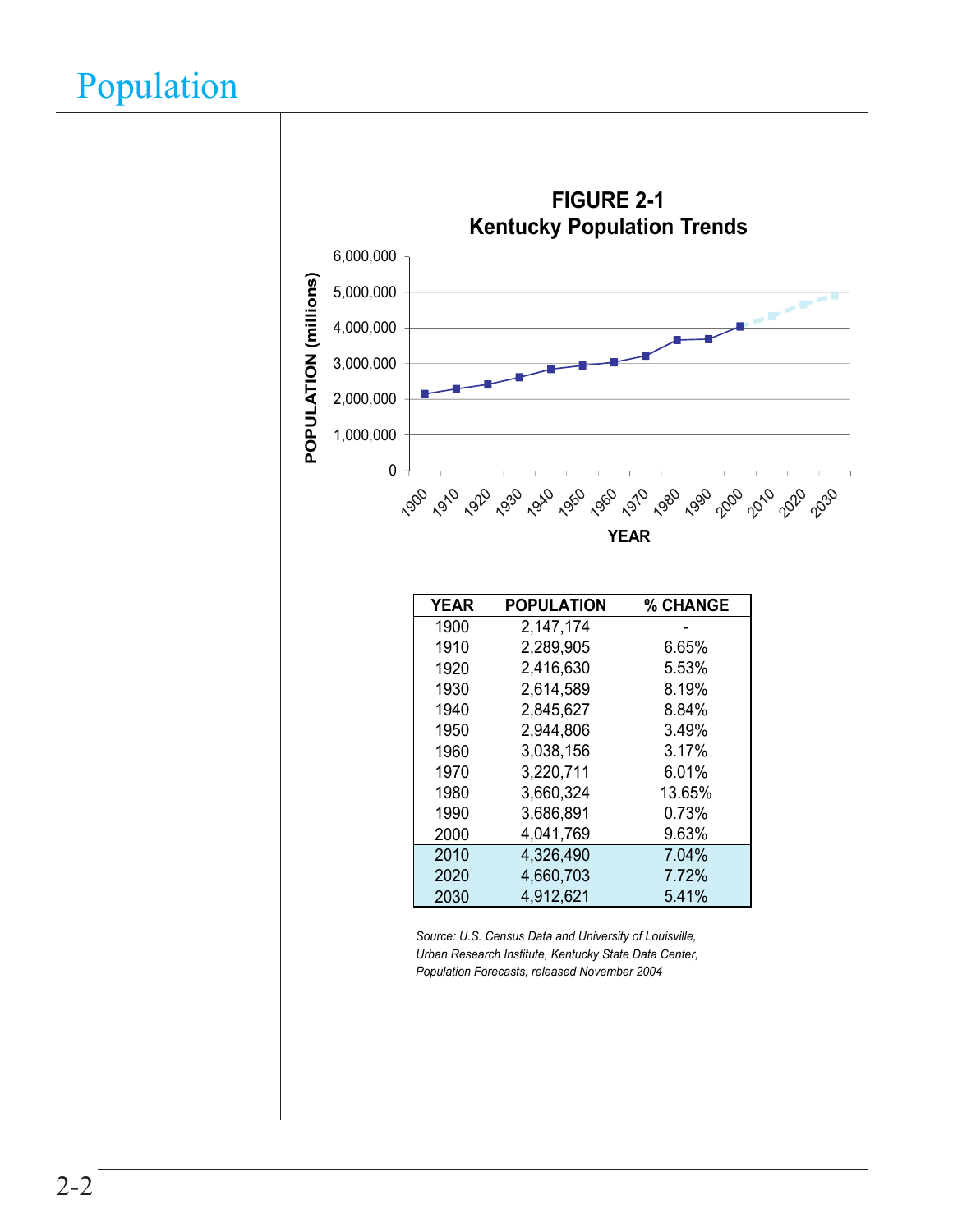between 5.4% and 7.8% through the year 2030. According to KSDC middle growth population projections, released November 2004, it is estimated that Kentucky will have a total population of 4,912,621 by 2030.

Figures 2-2 and 2-3 depict the changes in population for Laurel County and the City of London. Changes in population in Laurel County from the year 1950 projected into the year 2030 are shown in Figure 2-2. From reviewing the chart it can be seen that the population of Laurel County has continually grown, after 1960, with fluctuations in the rate of growth. The period of greatest population growth (42.34%) occurred between 1970 and 1980. From 1990 to 2000, the population increased by 9,277 or 21.36%. As of July 1, 2005, the Kentucky State Data Center (KSDC) estimates that the population of Laurel County had increased to 56,338 or by 6.9%. In the years 2000 and 2005, Laurel County ranked 15th out of 120 counties in terms of population size.

Figure 2-3 details the population of the City of London from 1950 to 2000 and moderate growth projections for the city through the year 2030. The population of London has experienced spurts of growth and loss over the past fifty years. The period of most rapid growth occurred from 1950 to 1960 when the city experienced a 17.8% increase in population. However, from 1990 to 2000, the city experienced a population decrease of a little over four percent (4.2%). As of July 1, 2005, the Kentucky State Data Center estimates the population of the city to be 7,787. This is a 36.8% increase from 2000 however, this growth can be attributed to the annexation of a large area of land in December of 2000 which added approximately 2,487 persons to the city's' population. According to the KSDC estimate, the City of London ranks 48th out of 422 cities in Kentucky in terms of population size.

Table 2-1 shows population trends by census tract for Laurel County from 1990 to 2000. The location of each census tract can be viewed in Figure 2-4. From reviewing this data on the eleven census tracts it can be seen that there are distinct population shifts occurring in the county. The largest decreases in population were found on the east side of London and just south of the city. Despite environmental limitations for development, the largest percentage increase (37.8%) occurred in census tract 9711, a large portion

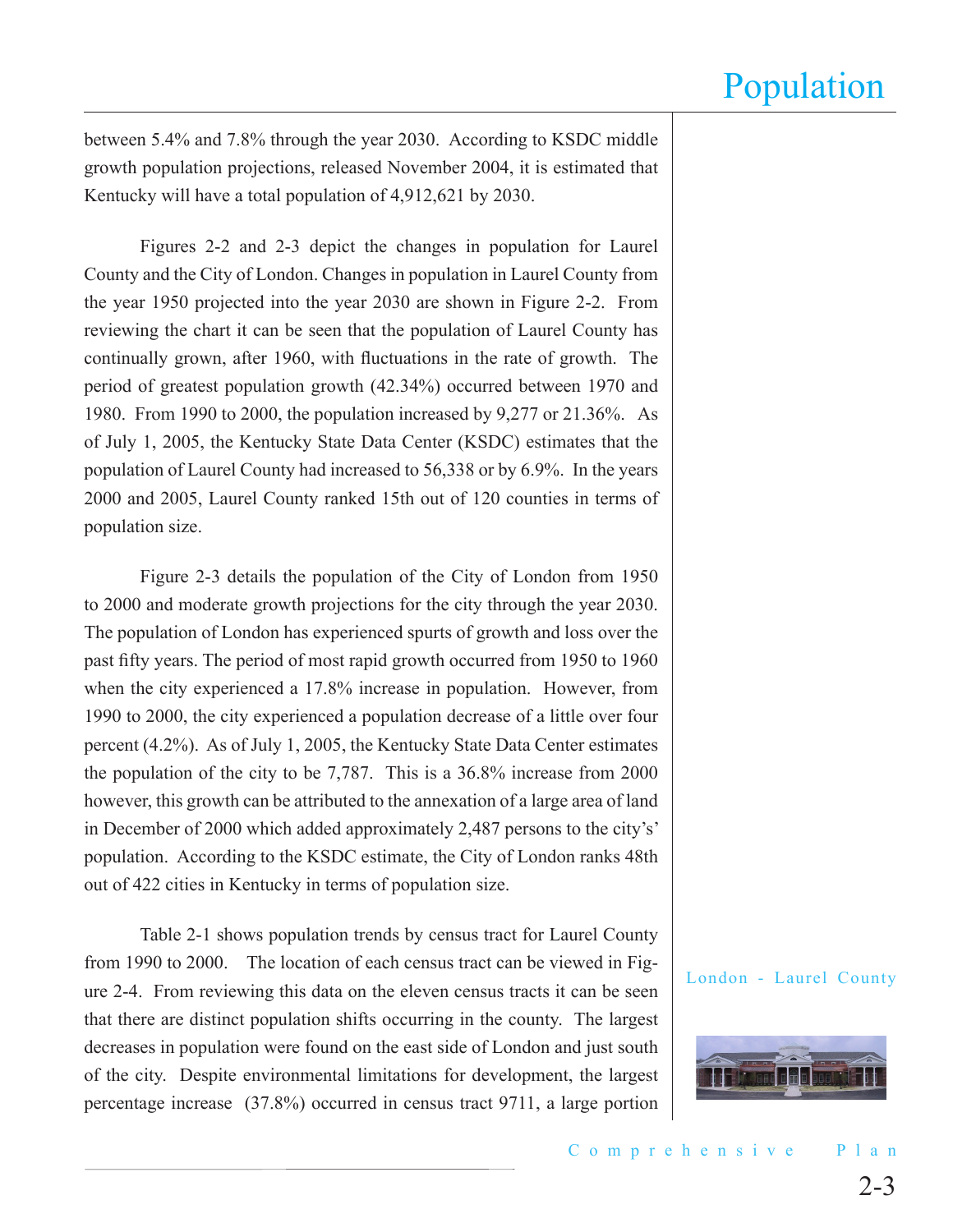

| <b>YEAR</b> | <b>POPULATION</b> | % CHANGE  |  |
|-------------|-------------------|-----------|--|
| 1950        | 25,797            |           |  |
| 1960        | 24,901            | $-3.47\%$ |  |
| 1970        | 27,386            | 9.98%     |  |
| 1980        | 38,982            | 42.34%    |  |
| 1990        | 43,438            | 11.43%    |  |
| 2000        | 52,715            | 21.36%    |  |
| 2010        | 61,391            | 16.46%    |  |
| 2020        | 68,708            | 11.92%    |  |
| 2030        | 74,278            | 8.11%     |  |

*Source: 1950-2000 Census, University of Louisville Urban Research Institute, Kentucky State Data Center, Population Forecasts, released November 2004*

| <b>Census Tract</b> | 1990 Population | 2000 Population | % Change |
|---------------------|-----------------|-----------------|----------|
| 9701                | 2071            | 2402            | 16.0%    |
| 9702                | 5428            | 6397            | 17.9%    |
| 9703                | 3161            | 4001            | 26.6%    |
| 9704                | 2277            | 2816            | 23.7%    |
| 9705                | 4129            | 3923            | $-5.0\%$ |
| 9706                | 3209            | 3112            | $-3.0\%$ |
| 9707                | 3943            | 5031            | 27.6%    |
| 9708                | 3125            | 4092            | 30.9%    |
| 9709                | 2639            | 3255            | 23.3%    |
| 9710                | 7429            | 9379            | 26.2%    |
| 9711                | 6027            | 8307            | 37.8%    |

| Table 2-1                                              |  |  |  |  |
|--------------------------------------------------------|--|--|--|--|
| <b>Laurel County Population Change By Census Tract</b> |  |  |  |  |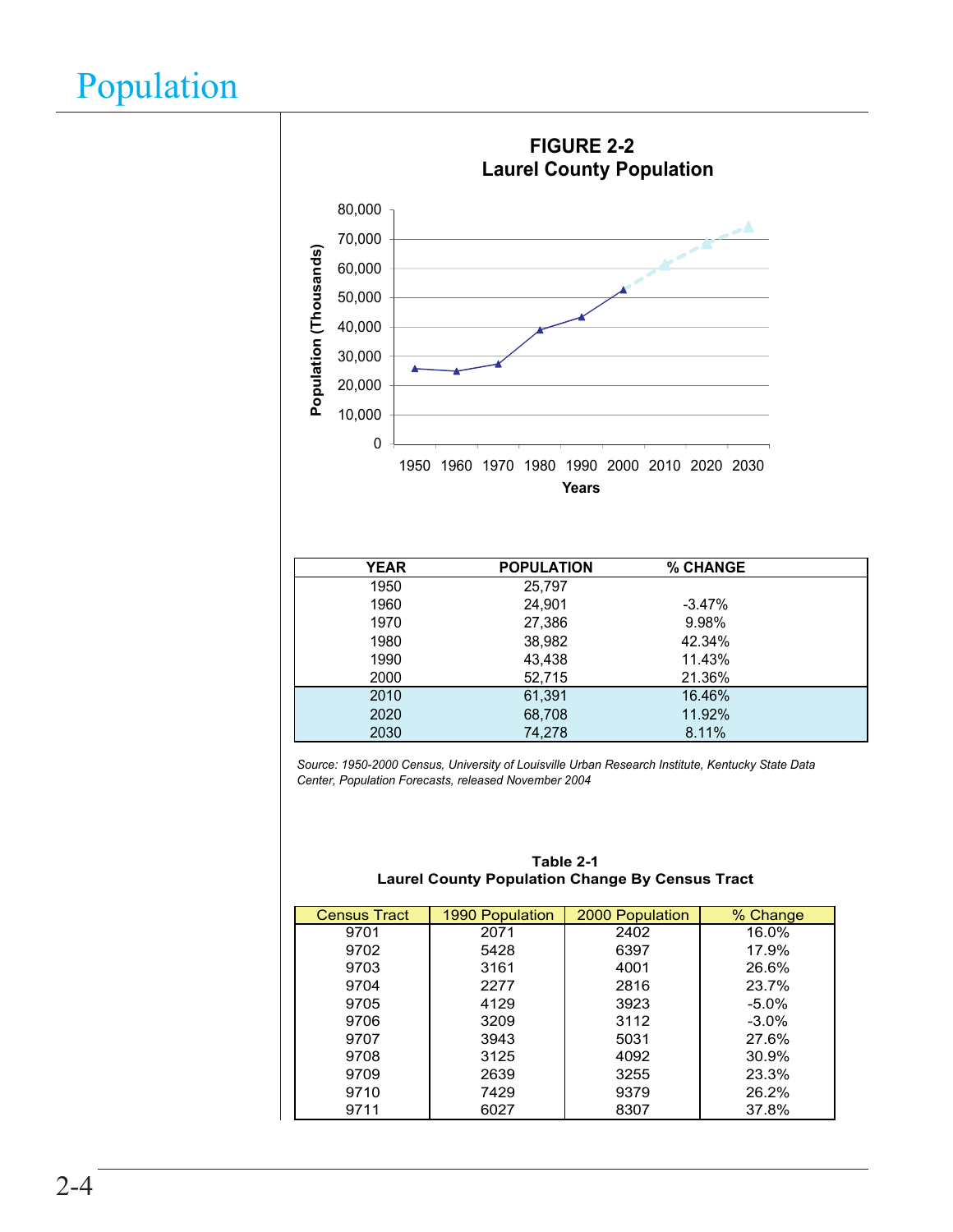

C o m p r e h e n s i v e P l a n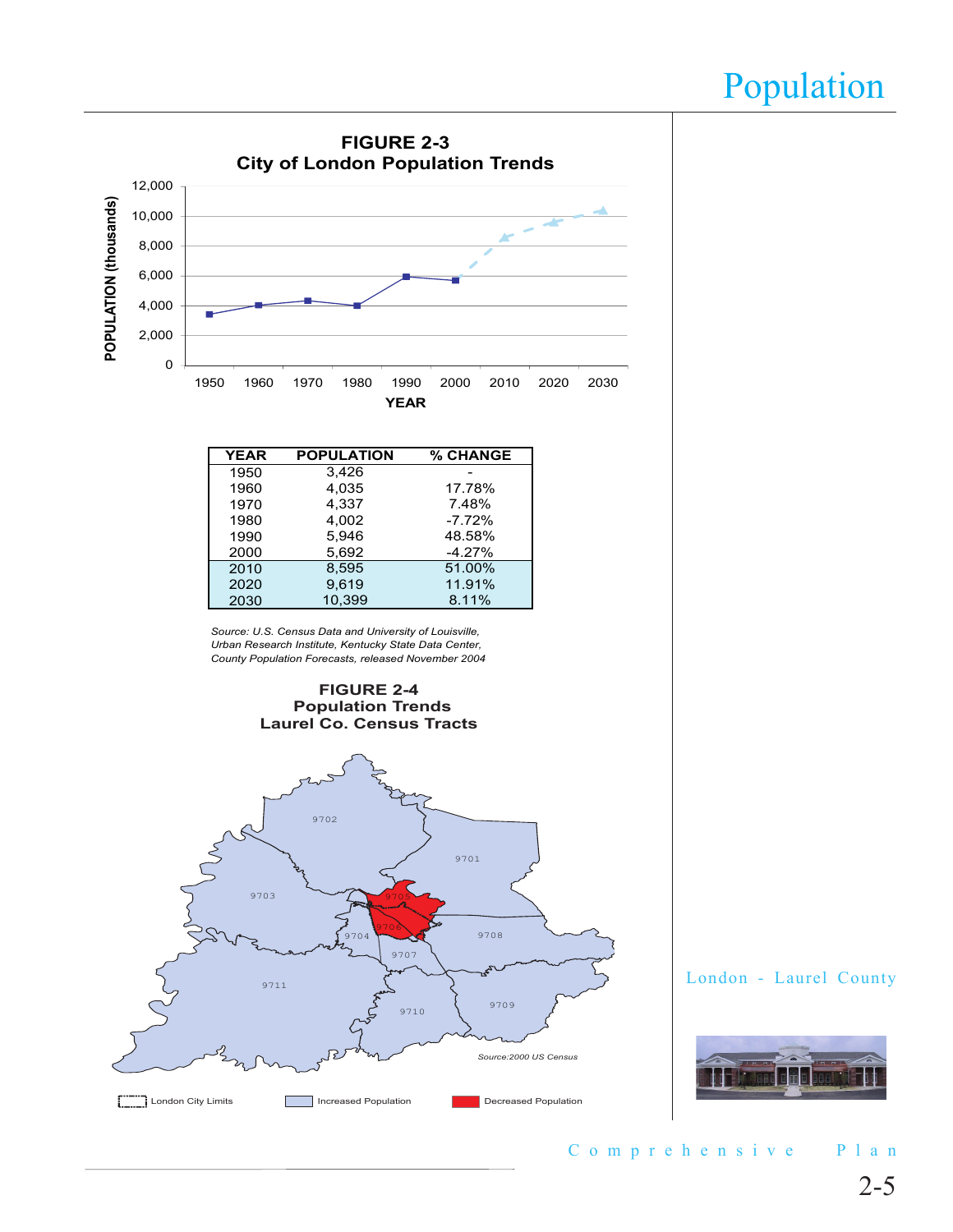of south west Laurel County that borders Whitley, Pulaski, and McCreary counties.

### **FUTURE PROJECTIONS**

Population projections are derived from statistical analysis that considers both recent and historic population trends. Population forecasts for counties are typically accurate while those for cities are generally considered less accurate due to the possibility of annexations and potential for larger scale development due to the availability of infrastructure. Such possibilities could significantly alter the population of an area in a short period of time and are not easily predicted.

Population projections for Laurel County are shown on Figure 2-2. These projections were obtained from the University of Louisville Urban Studies Institute which produces and regularly updates projections of Kentucky state and county resident populations by age and sex. The size and demographic composition of county populations are projected individually and summed to provide projections for the state and fifteen Area Development Districts (ADDs). In general, the forecast assumptions are based on recent history and trends for county-level components of change, births, deaths, and migration. Kentucky county populations are then projected for five year intervals from 2000 to 2030 using the demographic cohort-component method. Projections were made for the total population with the delineation of males and females for each of the five year age groups through 85 years and above. Components of change (live births, deaths, and net migration) are also projected for each interval. The projections used for the development of the London-Laurel County Comprehensive Plan were released by the Kentucky State Data Center Urban Studies Institute in November 2004.

Figure 2-2 shows the population projections for Laurel County through the year 2030. These projections show that the population of the county will continue to grow at a faster rate than the state overall for the next thirty years. By the year 2030, the Kentucky State Data Center projects that population of Laurel County will reach 74,278. While most counties in southeastern Ken-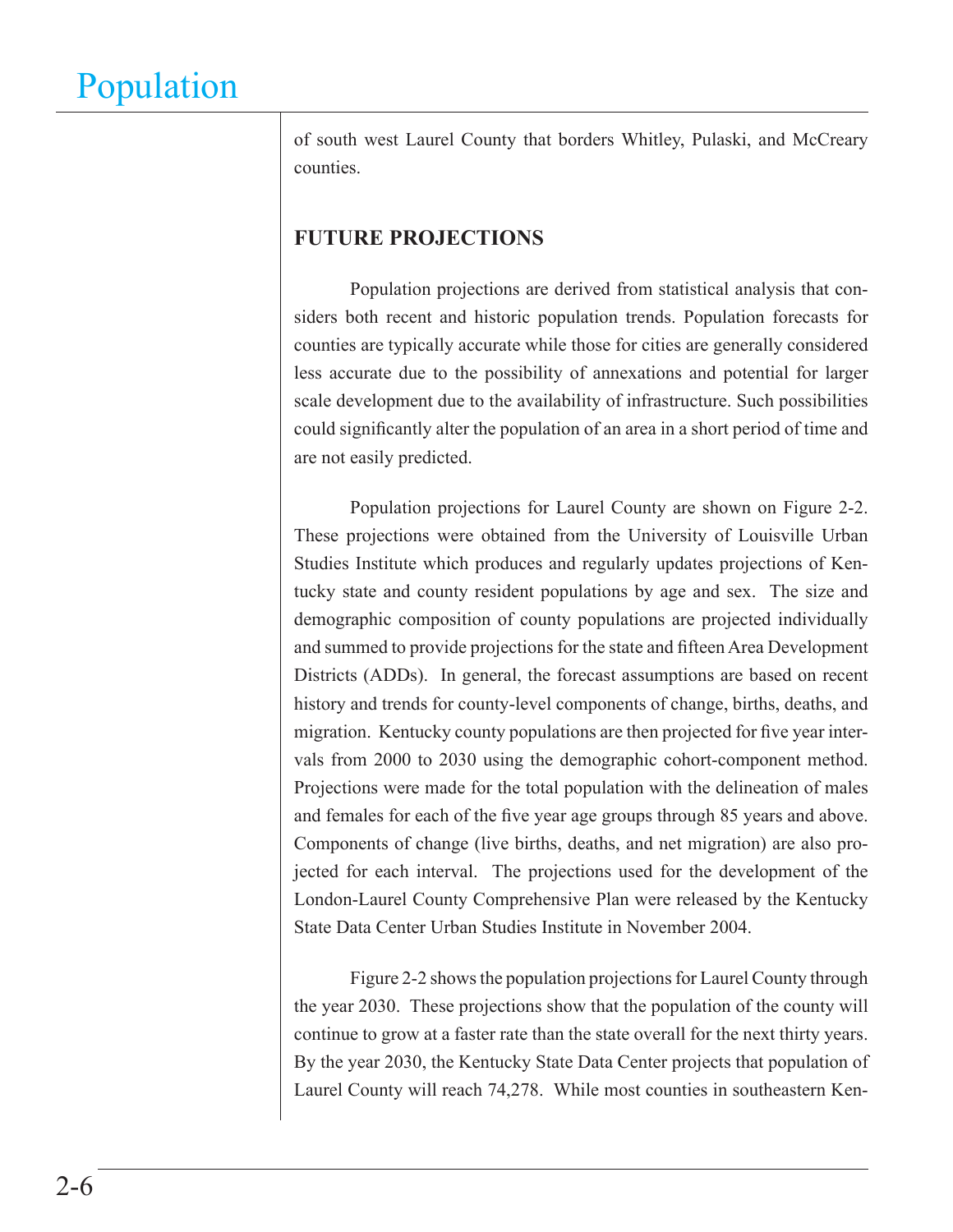tucky have declined in population, Laurel County has grown. The county's location along Interstate 75 is considered an important contributing factor to the county's growth.

Laurel County is being influenced by the same population trends as the United States overall, as well as much of western civilization which is entering a period of little or no growth. The birth rate is substantially lower than in earlier periods. Although the death rate has declined, more deaths are occurring due to the aging of the population overall. In 2000 Laurel County reported a total of 1,772 births. The number of deaths for the same year was 988. By 2030 the number of births is projected to be 4,198 compared to 3,755 deaths. In essence the number of deaths is approaching the number of births. Migration is now the key component of growth and the major determinant of major swings in population growth rates.

As previously stated, the Kentucky State Data Center (KSDC) does not issue population projections for cities. However, estimates of a city's population can be derived using the KSDC population projections for the county and making assumptions regarding the proportion of the city's population to that of the county.

Figure 2-3 shows population projections for the City of London. Since 1950, the number of persons within the City of London has accounted for 10% to 16% of the population of Laurel County with the percentage decreasing over the past few decades. In 2000, London accounted for 10.8% of the county's population. In December of 2000, London annexed two areas. One small annexation of 40 acres (.06 sq. mi.) in the north end of the city near North Laurel High School added 39 housing units with a population of 116 persons to the city. A larger area of 1,620 acres (2.53 sq. mi.) was annexed south of KY 192. This area included the South Laurel High School complex, the London-Corbin Airport and Southland Estates Subdivision. It contained a total of 798 housing units with a population of 2,271 persons. Considering these additions, London would represent 15.5% of the county's population. Unless the city annexes additional land or experiences a boom in high density housing the assumption can be made that the City of London will continue to account for this portion or the county or a somewhat lower amount as most

![](_page_6_Picture_6.jpeg)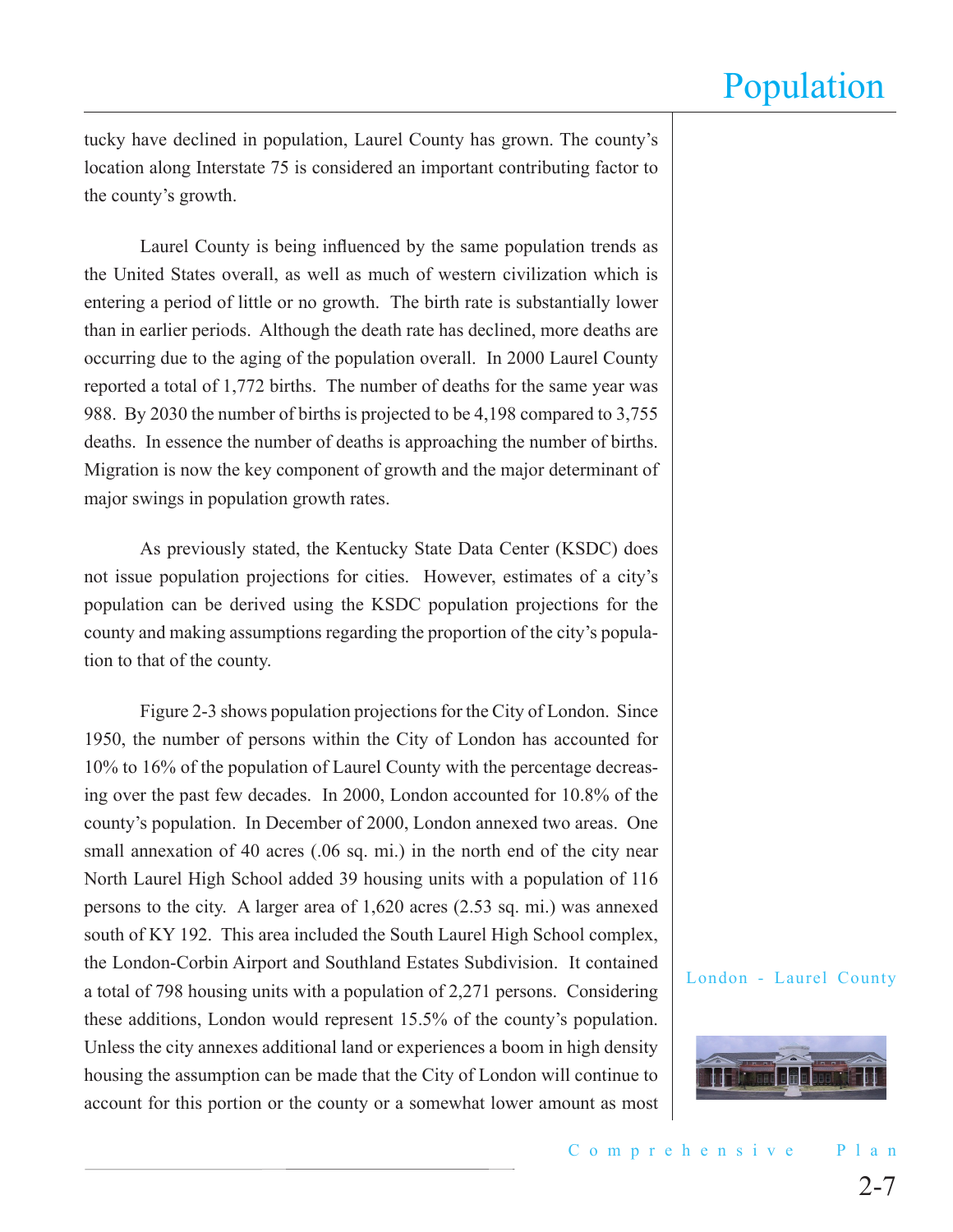new development is occurring in the unincorporated areas. Thus, a 14% rate of change will be used to project the city's population. Using this method, estimates suggest that the population of London will steadily increase at the same rate as the county over the next twenty-five (25) years. This means that London's population will reach 7,367 by the year 2010, 8,245 by 2020, and 8,913 by 2030.

### **AGE AND SEX CHARACTERISTICS**

A population pyramid shows the proportion of a population by sex and age group. Age groups are broken into five year increments up to the age of eighty-five. Those 85 and older are typically shown as one group. A population pyramid for a growing population is in the shape of a true pyramid, wide on the bottom and tapering smaller at the top. A large base of young and working aged persons support a smaller number of elderly persons. An inverted pyramid, with fewer younger persons than older persons, indicates that a population is declining.

Figures 2-5 and 2-6, show the population pyramids for Laurel County for the years 2000 and 2030 as projected by the University of Louisville Urban Studies Institute (released November 2004). During this time period, the number of school aged children and younger persons in the workforce steadily decline while middle aged workers age toward retirement. By the year 2030 the pyramid is becoming increasingly inverted and it is anticipated that the median age of Laurel County residents will gradually increase over the next twenty years. The pyramids also show that females account for the majority of elderly persons in the population. These shifts may indicate a greater need for housing for empty-nesters, retirement housing, and assisted living facilities over the next fifteen years.

The population pyramids also show that there are slightly more females than males in the population overall. In 2000 Laurel County's population distribution was 51.1% female and 48.9% male. This breakdown is expected to remain the same through the year 2030.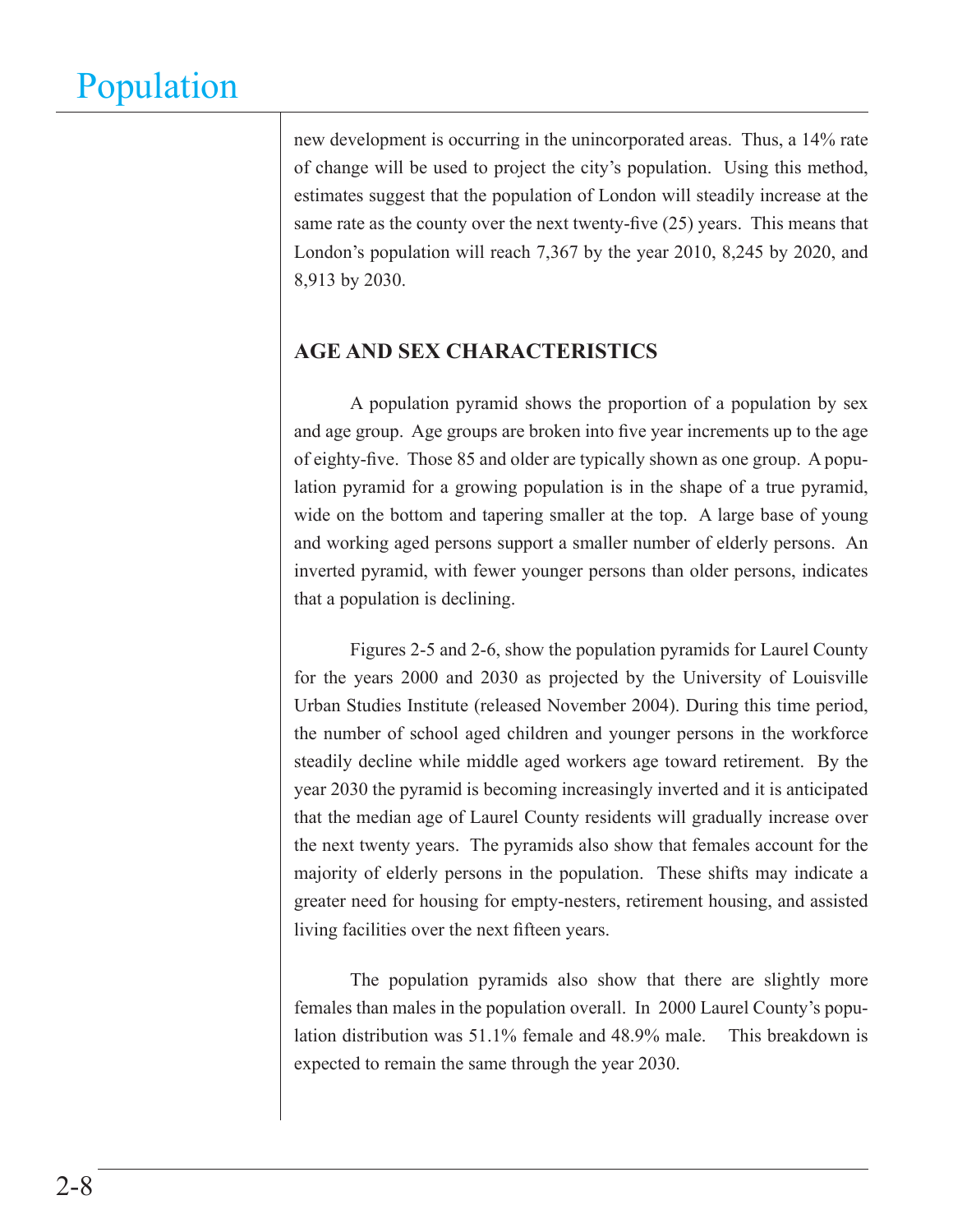![](_page_8_Figure_1.jpeg)

| <b>AGE GROUP</b> | %FEMALE | %MALE | <b>FEMALE</b> | <b>MALE</b> | <b>TOTAL</b> |
|------------------|---------|-------|---------------|-------------|--------------|
| $0 - 4$          | 3.4%    | 3.1%  | 1,802         | 1,936       | 3,738        |
| $5-9$            | 3.5%    | 3.2%  | 1,837         | 1,874       | 3,711        |
| $10 - 14$        | 3.4%    | 3.4%  | 1,806         | 1,874       | 3,680        |
| $15 - 19$        | 3.5%    | 4.1%  | 1,824         | 1,846       | 3,670        |
| $20 - 24$        | 3.3%    | 3.5%  | 1,732         | 1,720       | 3,452        |
| 25-29            | 3.5%    | 3.3%  | 1,831         | 1,937       | 3,768        |
| 30-34            | 3.8%    | 3.2%  | 1,982         | 1,871       | 3,853        |
| 35-39            | 4.2%    | 3.6%  | 2,190         | 2,010       | 4,200        |
| 40-44            | 4.2%    | 3.6%  | 2,207         | 2,021       | 4,228        |
| 45-49            | 3.6%    | 3.3%  | 1,909         | 1,872       | 3,781        |
| 50-54            | 3.3%    | 3.2%  | 1,752         | 1,791       | 3,543        |
| 55-59            | 2.7%    | 2.6%  | 1,428         | 1,354       | 2,782        |
| 60-64            | 2.2%    | 2.4%  | 1,170         | 1,097       | 2,267        |
| 65-69            | 2.0%    | 1.9%  | 1,038         | 904         | 1,942        |
| 70-74            | 1.6%    | 1.7%  | 864           | 713         | 1,577        |
| $75+$            | 3.0%    | 2.4%  | 1,578         | 945         | 2,523        |
| <b>TOTALS</b>    | 51.1%   | 48.9% | 26,950        | 25,765      | 52,715       |

London - Laurel County

![](_page_8_Picture_4.jpeg)

C o m p r e h e n s i v e P l a n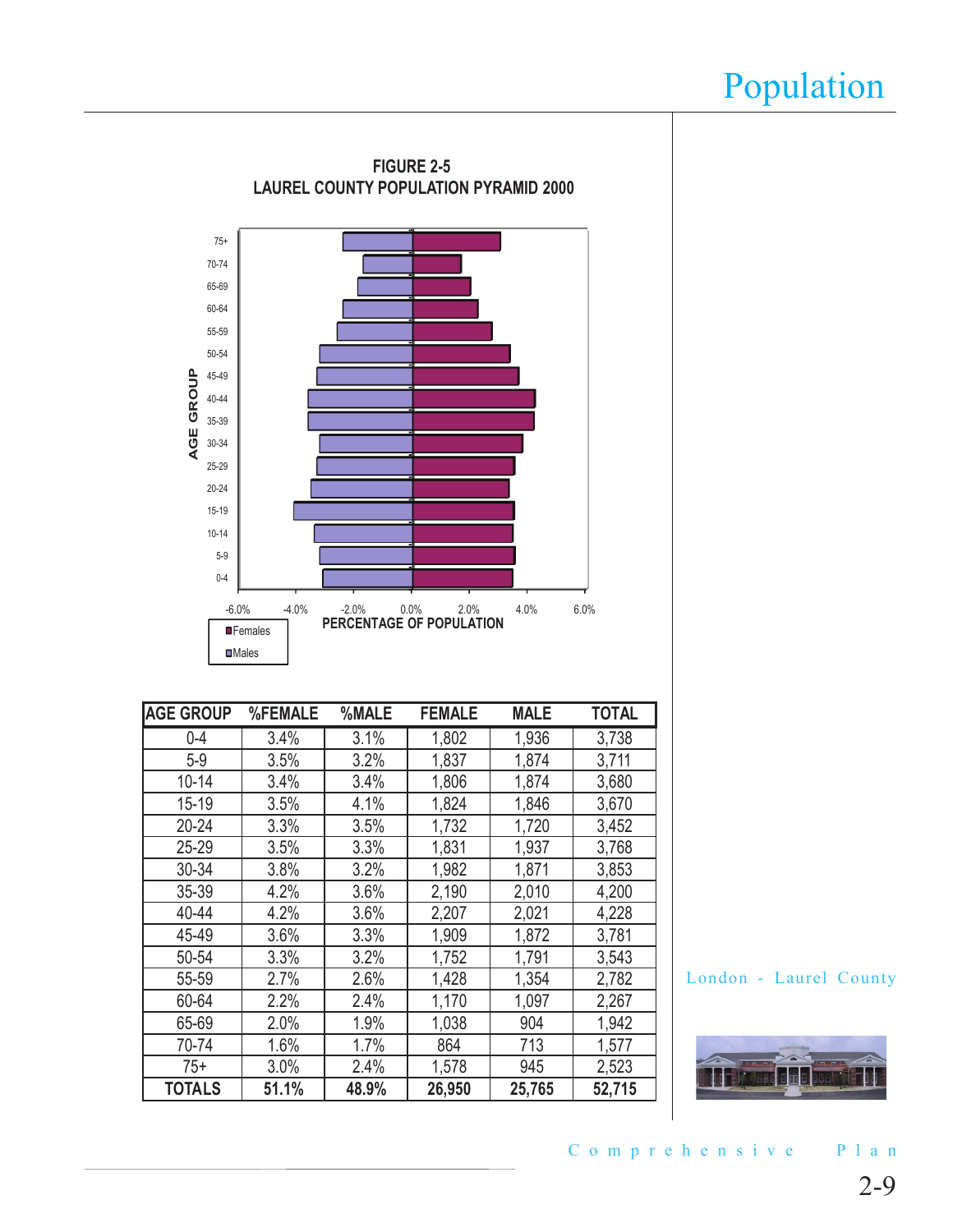![](_page_9_Figure_1.jpeg)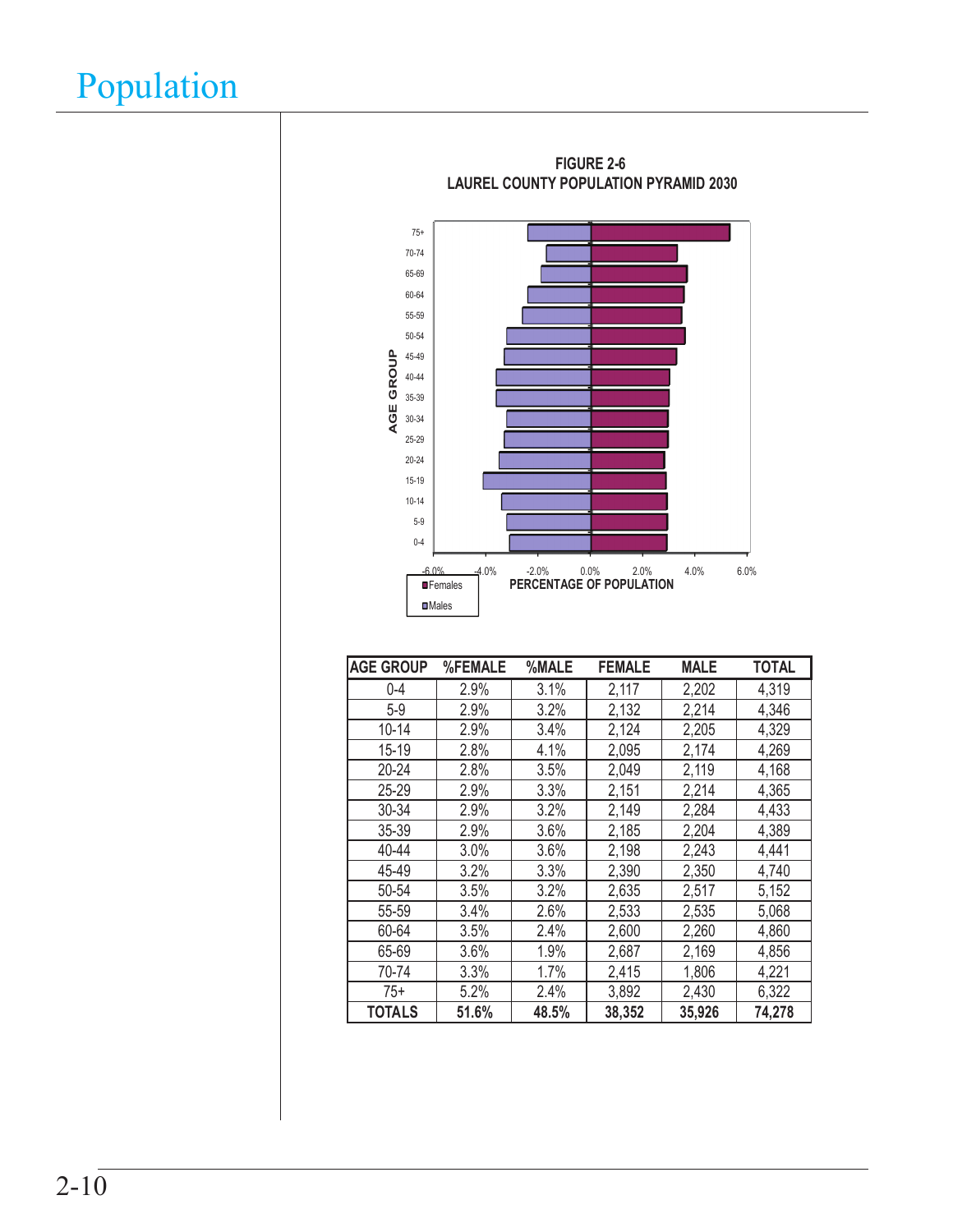Figure 2-7 shows that the number of school aged persons and those in the workforce will steadily decline as a proportion of the county's population into the year 2030. Those aged 65 and older account for an increasing portion of the population during this same period.

### **RACIAL CHARACTERISTICS**

Although the population has grown over the past ten years, Laurel County and the City of London continue to have relatively homogeneous populations with the majority of the population being categorized as "White" as shown in Figures 2-8 and 2-9. In 2000, Laurel County had a total population of 52,715 with 51,484 persons or 99.1% considering themselves as one race and 476 persons (0.9%) as two or more races. Of the persons considering themselves to be one race, 51,484 (98.6%) were White. Black or African American persons accounted for 331 residents or 0.63% of the population. A small percentage (0.37%) of the population was categorized as American Indian or Native Alaskan, 0.35% were Asian, 0.01% Native Hawaiian, and 0.08% as "Other".

A little under a quarter of the minorities reside in the City of London. In 2000, the city had a total population of 5,692 with 5,634 persons or 99.0% considering themselves as one race and 58 persons (1.0%) as two or more races. Of the persons considering themselves to be one race, 5,466 (97%) were White. Black or African American persons accounted for 104 (1.9%) of the population. A very small percentage (0.34%) of the population was categorized as American Indian or Native Alaskan, 0.69% were Asian, and 0.11% as "Other". There were no persons claiming Native Hawaii/Pacific Islander as their race. According to the 2000 Census, the Hispanic population in Laurel County remains low. Only 291 persons or 0.6% of the county's population were Hispanic.

### **HOUSEHOLDS AND FAMILY**

The basic reporting unit, in terms of demographic data is the household. The household is also the most prevalent living arrangement in Ameri-

![](_page_10_Picture_8.jpeg)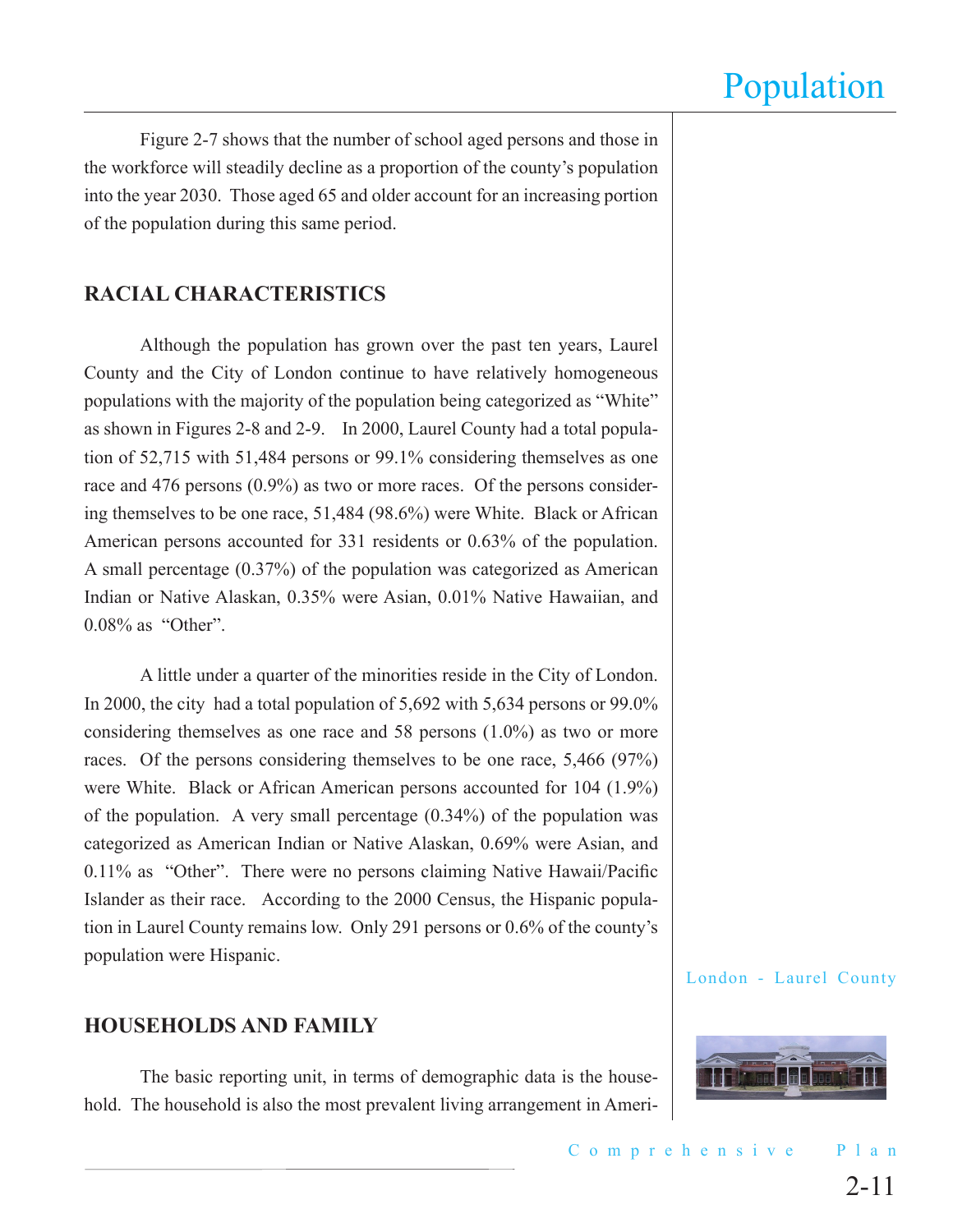![](_page_11_Figure_1.jpeg)

*Source: University of Louisville, Urban Studies Institute, Projections of Total Resident Populations by Age and Sex and Components of Change: Middle Series*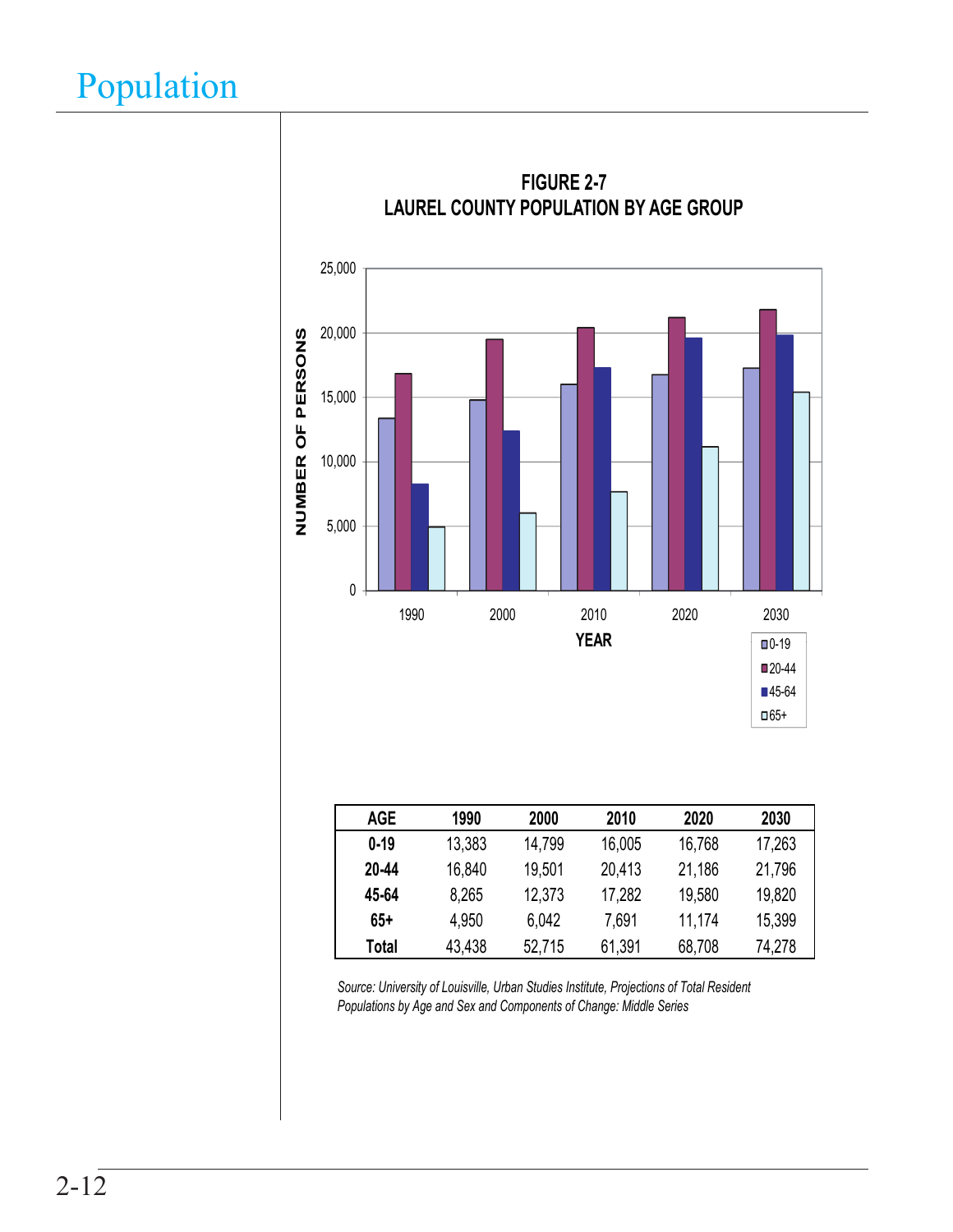![](_page_12_Figure_1.jpeg)

![](_page_12_Picture_2.jpeg)

2-13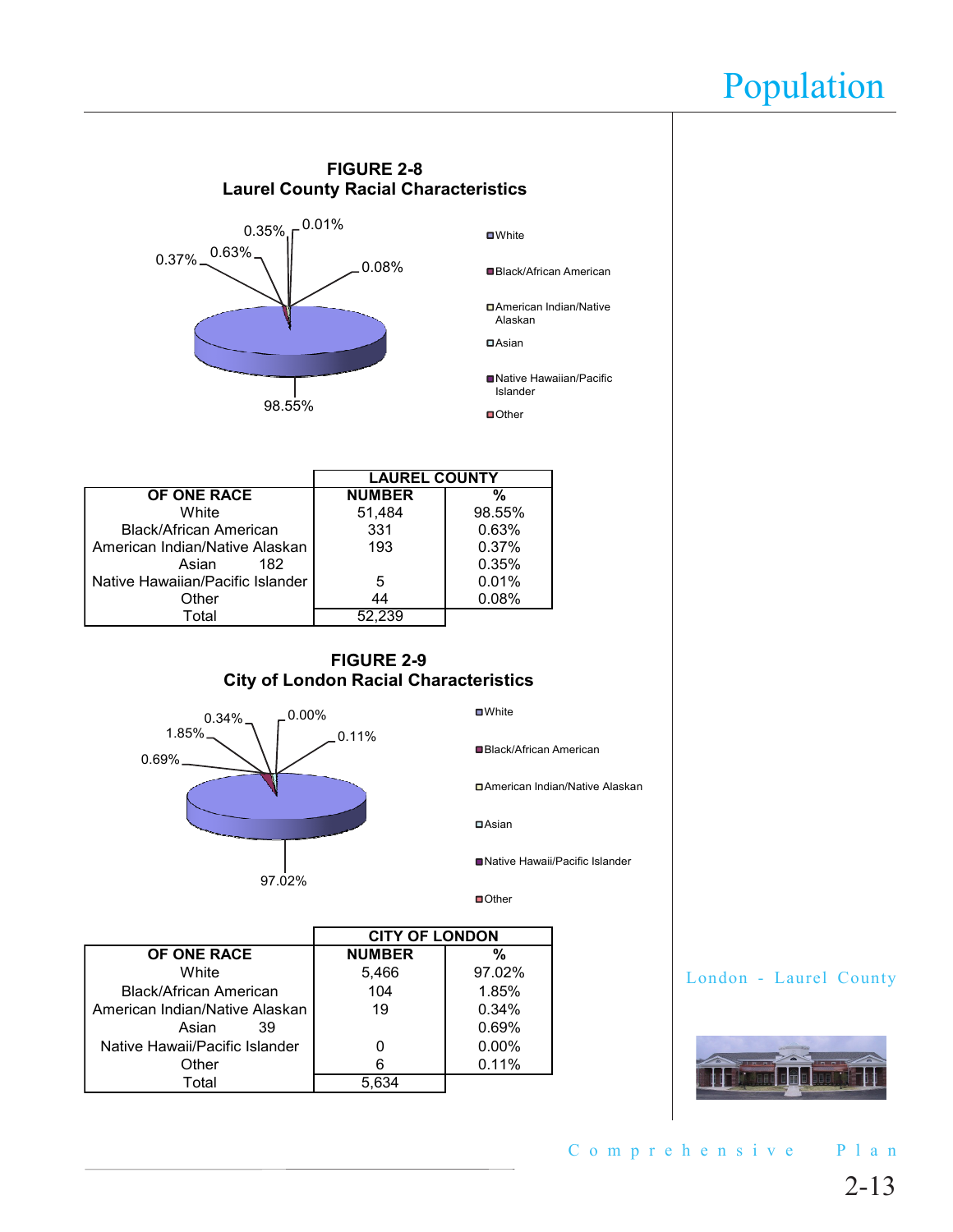can society. A household can either be classified as a family household or non-family household. A family household is comprised of two persons or more, related by blood, legal adoption, or marriage. In the year 2000, there were 2.59 persons per household in United States with slightly less than that (2.47) in the state of Kentucky, as can be seen in Table 2-2.

**TABLE 2-2 PERSONS PER HOUSEHOLD**

|                      | US Census |      | <b>KSDC Projections</b> |      |      |  |
|----------------------|-----------|------|-------------------------|------|------|--|
|                      | 1990      | 2000 | 2010                    | 2020 | 2030 |  |
| <b>Laurel County</b> | 2.75      | 2.56 | 2.46                    | 2.44 | 2.44 |  |
| <b>CVADD</b>         | 2.73      | 2.51 | 2.41                    | 2.39 | 2.39 |  |
| Kentucky             | 2.60      | 2.47 | 2.41                    | 2.40 | 2.40 |  |

According to the 2000 U.S. Census, Laurel County has consistently had more persons per household than the state or Cumberland Valley Area Development District. KSDC anticipates that this trend will continue in the future with the number of persons per household for Laurel County leveling off at 2.44 by the year 2030. In the year 2000, the City of London had an average household size of 2.16, which is lower than the state, CVADD, and county.

### **SUMMARY**

The following statements summarize the findings of the population chapter:

- 1. The growth of Laurel County is anticipated to continue through the year 2030 when it is estimated that the county will have a total of 74,278 residents. As the death rate approaches the birth rate, migration patterns will be a major factor in continued population growth.
- 2. The City of London will experience moderate growth and continue to account for approximately 14% of the county's population. By the year 2030 it is estimated that the population will be 8,913. Unless the city makes an effort to reverse current trends, the population will continue to shift from London to more suburban areas of the city or unincorporated areas of the county mostly to the southwest of the county.